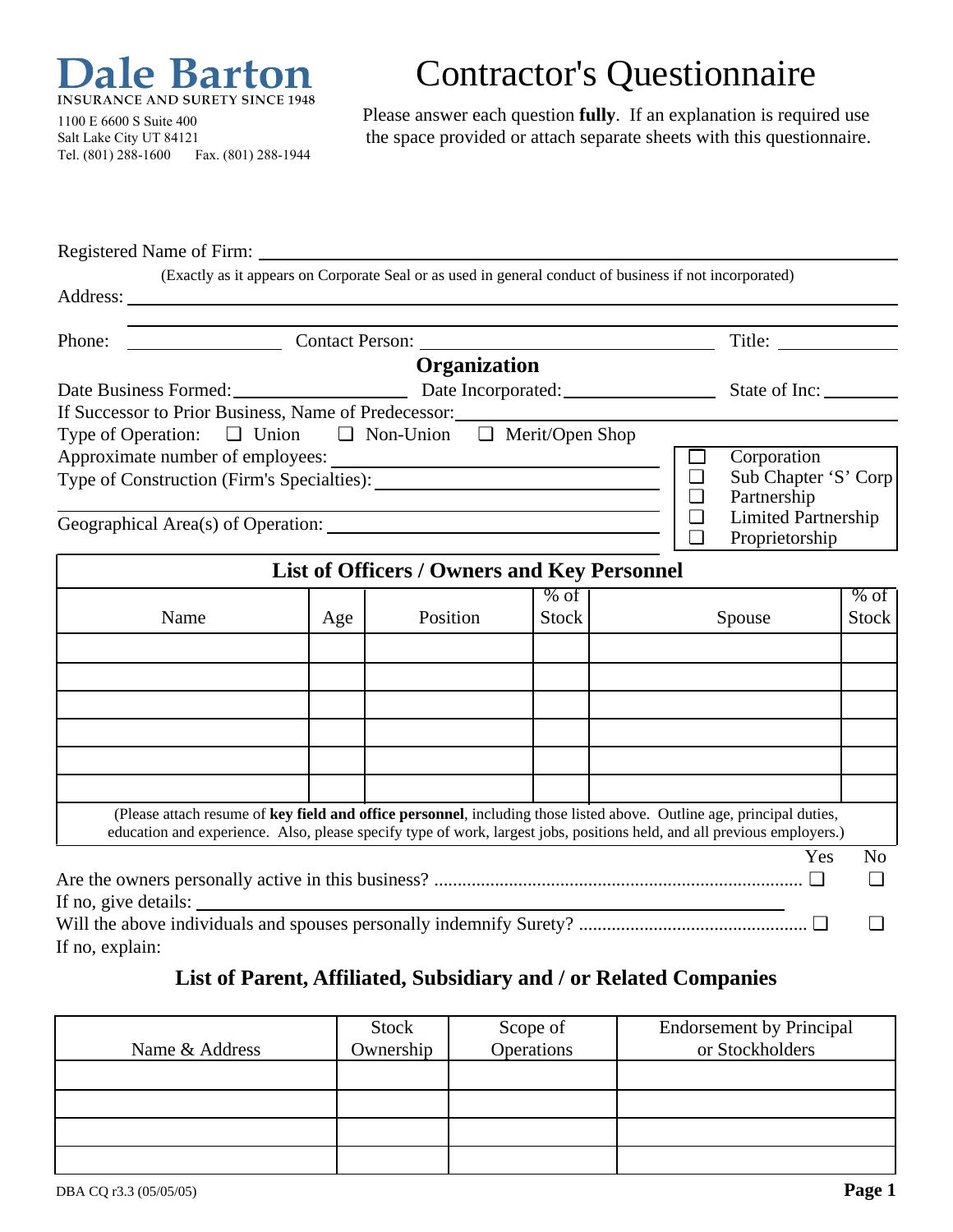|                                                                                                    | Yes | No |
|----------------------------------------------------------------------------------------------------|-----|----|
|                                                                                                    |     |    |
| If yes, please give names and percent of ownership:                                                |     |    |
| Has any entity in which the contractor, stockholders or related companies have financial interests |     |    |
| engaged in any real estate investment, development or building or any other related activities?    |     |    |
| If yes, describe:                                                                                  |     |    |
| In addition to contracting, what other business activities are you or do you intend to engage in?  |     |    |
|                                                                                                    |     |    |

## **Continuity - Job Completion**

|                                                                                                            | Yes | $N_{\Omega}$ |
|------------------------------------------------------------------------------------------------------------|-----|--------------|
|                                                                                                            |     |              |
|                                                                                                            |     |              |
|                                                                                                            |     |              |
| In the event of the owner's absence or death, is a plan in effect to complete all uncompleted work? $\Box$ |     |              |
| If yes, by whom?                                                                                           |     |              |

What incentives are given the key employees to follow through (bonuses, profit sharing, etc.)?

# **Amount of Life Insurance Payable to the Corporation / Others**

|         | Insurance |        | Amount   |             |
|---------|-----------|--------|----------|-------------|
| Insured | Company   | Amount | Borrowed | Beneficiary |
|         |           |        |          |             |
|         |           |        |          |             |
|         |           |        |          |             |
|         |           |        |          |             |

#### **Job Experience**

Largest Single Job ever Completed Largest Single Job ever Bid Average Single Job Amount Year Amount Year Year

(Please list the most important and largest contracts completed during the past five years)

|                                                                                                                                      | Owner $\sqrt{}$           |                       | Amount of             | Year           |
|--------------------------------------------------------------------------------------------------------------------------------------|---------------------------|-----------------------|-----------------------|----------------|
| <b>Job Description</b>                                                                                                               | <b>General Contractor</b> | <b>Contract Price</b> | <b>Profit or Loss</b> | Completed      |
|                                                                                                                                      |                           |                       |                       |                |
|                                                                                                                                      |                           |                       |                       |                |
|                                                                                                                                      |                           |                       |                       |                |
|                                                                                                                                      |                           |                       |                       |                |
|                                                                                                                                      |                           |                       |                       |                |
|                                                                                                                                      |                           |                       |                       |                |
| (List the largest contracts of those jobs that were completed out of the contractor's state of residence during the past five years) |                           |                       |                       |                |
|                                                                                                                                      |                           |                       |                       |                |
|                                                                                                                                      |                           |                       |                       |                |
|                                                                                                                                      |                           |                       |                       |                |
|                                                                                                                                      |                           |                       | Yes                   | N <sub>0</sub> |
|                                                                                                                                      |                           |                       |                       |                |
|                                                                                                                                      |                           |                       |                       |                |
| On the average, what portion of your work is subcontracted?                                                                          |                           |                       |                       |                |

| What percentage of the firms's work is for: Government Agencies / Municipalities |                | $\%$ |
|----------------------------------------------------------------------------------|----------------|------|
|                                                                                  | Private Owners | $\%$ |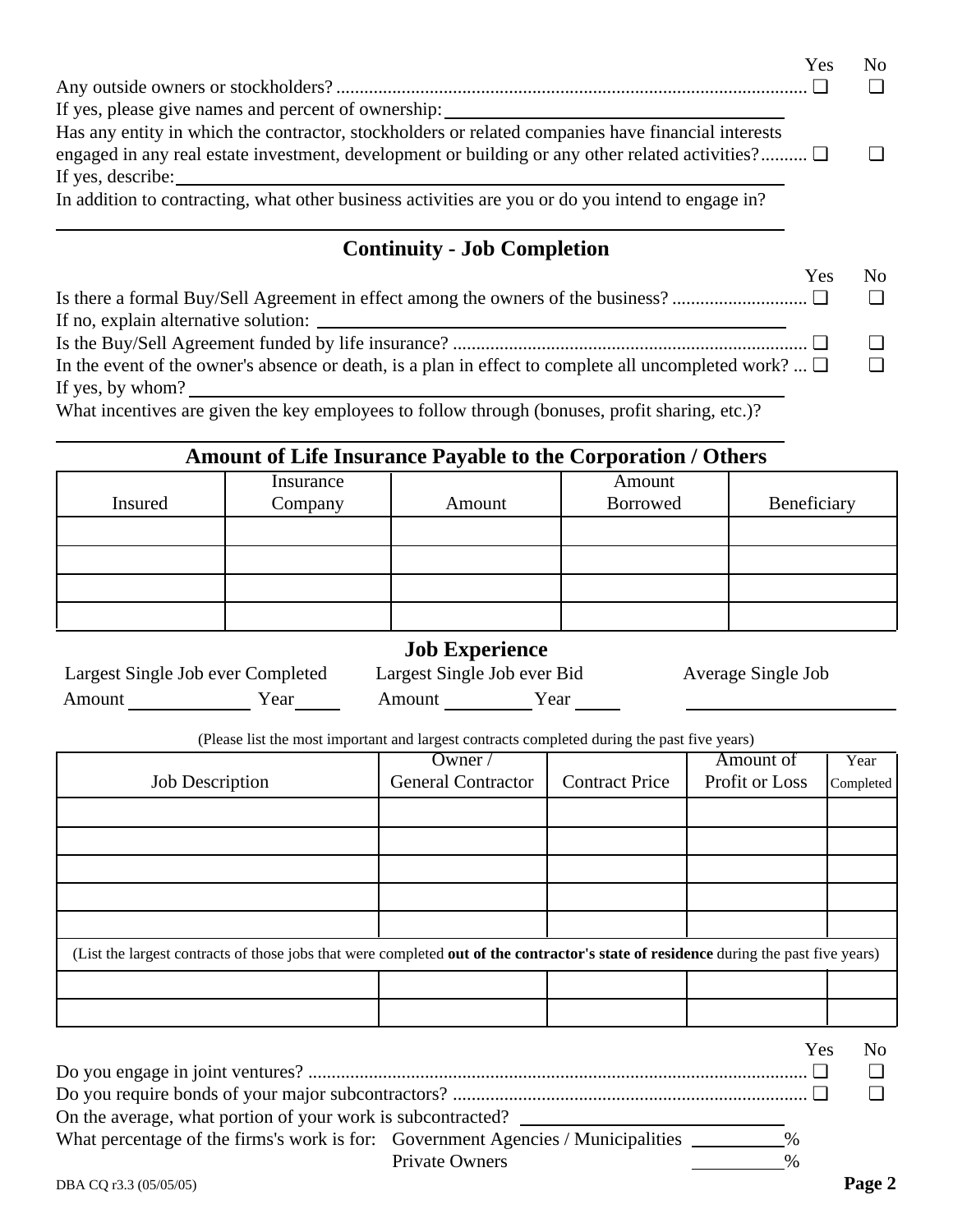### **Current Work On Hand** Attach a "Schedule of Uncompleted Work" form concurrent with the latest fiscal year end statement furnished

and a current report, if the latest financial statement is more than 3 months old. The following questions pertain to the latest "Schedule of Uncompleted Work" form. Explain on a separate sheet of paper any "yes" answers.

|                                                                                                     |  |                               |  |        |            |        |                                         | Yes | No             |
|-----------------------------------------------------------------------------------------------------|--|-------------------------------|--|--------|------------|--------|-----------------------------------------|-----|----------------|
|                                                                                                     |  |                               |  |        |            |        |                                         |     | ⊔              |
|                                                                                                     |  |                               |  |        |            |        |                                         |     | $\Box$         |
|                                                                                                     |  |                               |  |        |            |        |                                         | ❏   |                |
|                                                                                                     |  |                               |  |        |            |        |                                         |     | ❏              |
|                                                                                                     |  | <b>Contractor's Equipment</b> |  |        |            |        |                                         |     |                |
| (Please furnish a schedule of major equipment, either owned or leased)                              |  |                               |  |        |            |        |                                         | Yes | N <sub>0</sub> |
|                                                                                                     |  |                               |  |        |            |        |                                         |     | $\Box$         |
|                                                                                                     |  |                               |  |        |            |        |                                         |     |                |
|                                                                                                     |  |                               |  |        |            |        |                                         |     | ❏              |
| If yes, what are the terms and type of lease?<br><u>Letting and</u> type of lease?                  |  |                               |  |        |            |        |                                         |     |                |
|                                                                                                     |  |                               |  |        |            |        |                                         |     |                |
| <b>Accounting and Financial Reporting</b>                                                           |  |                               |  |        |            |        |                                         |     |                |
| Name & Address of Accountant / Accounting Firm:                                                     |  |                               |  |        |            |        | Who prepares your financial statements: |     |                |
|                                                                                                     |  |                               |  | $\Box$ | <b>CPA</b> |        |                                         |     |                |
|                                                                                                     |  |                               |  | $\Box$ |            |        | <b>Public Accountant</b>                |     |                |
| How many years has this firm prepared your                                                          |  |                               |  | $\Box$ |            |        | <b>Internal Accountant</b>              |     |                |
| financial statements? ___________ prepared your taxes? _______                                      |  |                               |  | $\Box$ |            |        | Officer / Partner of your company       |     |                |
| Date of your fiscal year end?                                                                       |  |                               |  | $\Box$ |            |        |                                         |     |                |
| What is the year of your last audit by the IRS?                                                     |  |                               |  |        |            |        |                                         |     |                |
| <b>Year End Financial Statements</b>                                                                |  |                               |  |        |            |        |                                         |     |                |
| Year end financial statements are prepared: $\Box$ Fully audited (unqualified)                      |  |                               |  |        |            |        | $\Box$ Review basis                     |     |                |
|                                                                                                     |  | $\Box$ Partially audited      |  |        |            |        | $\Box$ Compilation basis                |     |                |
| What is the method of recognizing income<br>⊔                                                       |  | Cash                          |  |        |            |        | <b>Straight Accrual</b>                 |     |                |
| on the fiscal year end statement?                                                                   |  | $\Box$ % of Completion        |  |        |            | $\Box$ | <b>Completed Contract</b>               |     |                |
|                                                                                                     |  | <b>Tax Reporting</b>          |  |        |            |        |                                         |     |                |
| What is the method of recognizing income                                                            |  | $\Box$ Cash                   |  |        |            |        | $\Box$ Straight Accrual                 |     |                |
| on the business tax returns?                                                                        |  | $\Box$ % of Completion        |  |        |            | $\Box$ | <b>Completed Contract</b>               |     |                |
| (Note: If you are a proprietor or partnership, attach a copy of the most recent tax return.         |  |                               |  |        |            |        |                                         |     |                |
| If taxes are paid on a Subchapter S basis, attach a copy of the 1120 S federal information return.) |  |                               |  |        |            |        |                                         |     |                |
|                                                                                                     |  | <b>Interim Statements</b>     |  |        |            |        |                                         |     |                |
|                                                                                                     |  |                               |  |        |            |        |                                         | Yes | N <sub>0</sub> |
|                                                                                                     |  |                               |  |        |            |        |                                         |     | $\Box$         |
|                                                                                                     |  |                               |  |        |            |        | $\Box$ Compilation                      |     |                |
| How often are interim statements prepared? $\Box$ Monthly $\Box$ Quarterly                          |  |                               |  |        |            | $\Box$ | Semi Annually                           |     |                |
|                                                                                                     |  |                               |  |        |            | ⊔      | <b>Straight Accrual</b>                 |     |                |
|                                                                                                     |  | $\Box$ % of Completion        |  |        |            |        | <b>Completed Contract</b>               |     |                |
|                                                                                                     |  | <b>In-House Statements</b>    |  |        |            |        |                                         |     |                |
|                                                                                                     |  |                               |  |        |            |        |                                         | Yes | N <sub>0</sub> |
|                                                                                                     |  |                               |  |        |            |        |                                         | □   | $\Box$         |
|                                                                                                     |  |                               |  |        |            |        | Semi Annually                           |     |                |
|                                                                                                     |  |                               |  |        |            |        |                                         |     |                |
|                                                                                                     |  |                               |  |        |            |        | <b>Straight Accrual</b>                 |     |                |
| ⊔                                                                                                   |  | % of Completion               |  |        |            |        | <b>Completed Contract</b>               |     |                |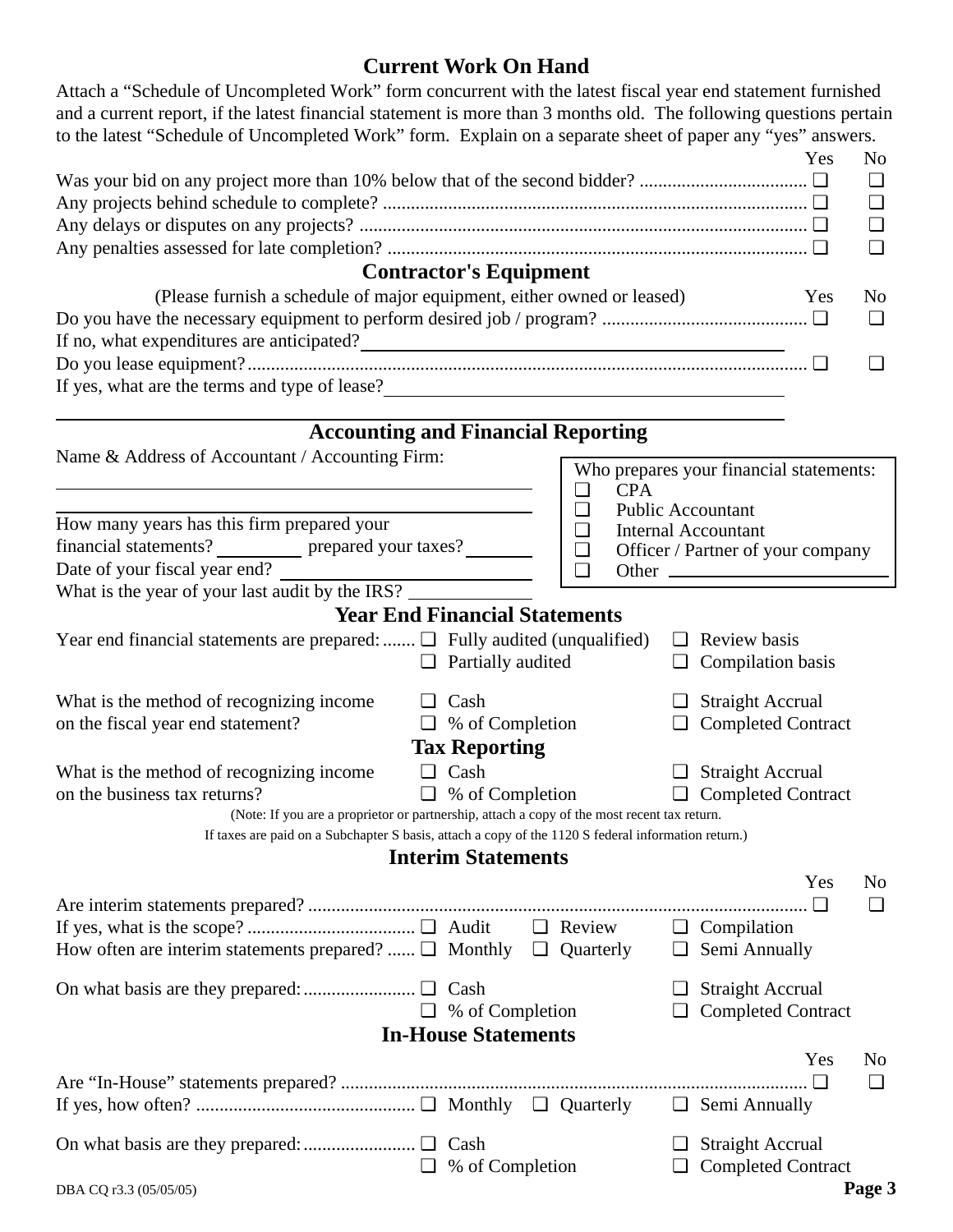|                       | Basis on which the General Ledger is maintained: |                                                               |                                                                                                                                                                                               |     |                |
|-----------------------|--------------------------------------------------|---------------------------------------------------------------|-----------------------------------------------------------------------------------------------------------------------------------------------------------------------------------------------|-----|----------------|
| $\Box$ Cash           |                                                  |                                                               | $\Box$ Accrual $\Box$ Other (please explain) $\Box$                                                                                                                                           |     |                |
|                       |                                                  |                                                               | How often are "Estimated costs to Complete" analyses prepared by the contractor?                                                                                                              |     |                |
|                       |                                                  | $\Box$ Weekly $\Box$ Monthly $\Box$ Quarterly $\Box$ Annually |                                                                                                                                                                                               |     |                |
|                       |                                                  |                                                               |                                                                                                                                                                                               | Yes | N <sub>0</sub> |
|                       |                                                  |                                                               | Have any changes occurred since statement date such as acquisition of additional equipment,<br>purchase of fixed assets, loans to officers, investments, withdrawals, or dividends that would |     |                |
|                       |                                                  |                                                               |                                                                                                                                                                                               |     |                |
|                       |                                                  |                                                               |                                                                                                                                                                                               |     |                |
|                       |                                                  |                                                               |                                                                                                                                                                                               |     |                |
|                       |                                                  |                                                               |                                                                                                                                                                                               |     |                |
|                       |                                                  |                                                               | If yes, give details:                                                                                                                                                                         |     |                |
|                       |                                                  |                                                               |                                                                                                                                                                                               |     |                |
| If yes, give details: |                                                  |                                                               |                                                                                                                                                                                               |     |                |

### **References**

**Bank:** At what banks have you an established line of credit? State what, if any, security is given the bank.

|                 | Loan Officer / |           | Line of Credit | Nature of Security        |
|-----------------|----------------|-----------|----------------|---------------------------|
| Name & Location | Contact        | Unsecured | Secured        | and / or Name of Endorser |
|                 |                |           |                |                           |
|                 |                |           |                |                           |
|                 |                |           |                |                           |
|                 |                |           |                |                           |

**Major Suppliers:** Suppliers from which you purchased most of your materials in the past 2 years.

| Name & Address                                                                   | Telephone | Credit Manager |
|----------------------------------------------------------------------------------|-----------|----------------|
|                                                                                  |           |                |
|                                                                                  |           |                |
|                                                                                  |           |                |
|                                                                                  |           |                |
|                                                                                  |           |                |
| $\Box$ Paying within terms<br>At present, your firm is: $\Box$ Discounting Bills |           |                |

 $\Box$  1-30 days late  $\Box$  30-60 days late  $\Box$  Over 60 days late

**Subcontractors:** List subs (or contractors if you are a subcontractor) you have worked with in the last 2 years.

| Name & Address | Telephone | <b>Credit Manager</b> |
|----------------|-----------|-----------------------|
|                |           |                       |
|                |           |                       |
|                |           |                       |
|                |           |                       |
|                |           |                       |

#### **Architects or Engineers:** List three who have supervised your work in the past year.

| Architect / Engineer | Address | Owner / Project |
|----------------------|---------|-----------------|
|                      |         |                 |
|                      |         |                 |
|                      |         |                 |